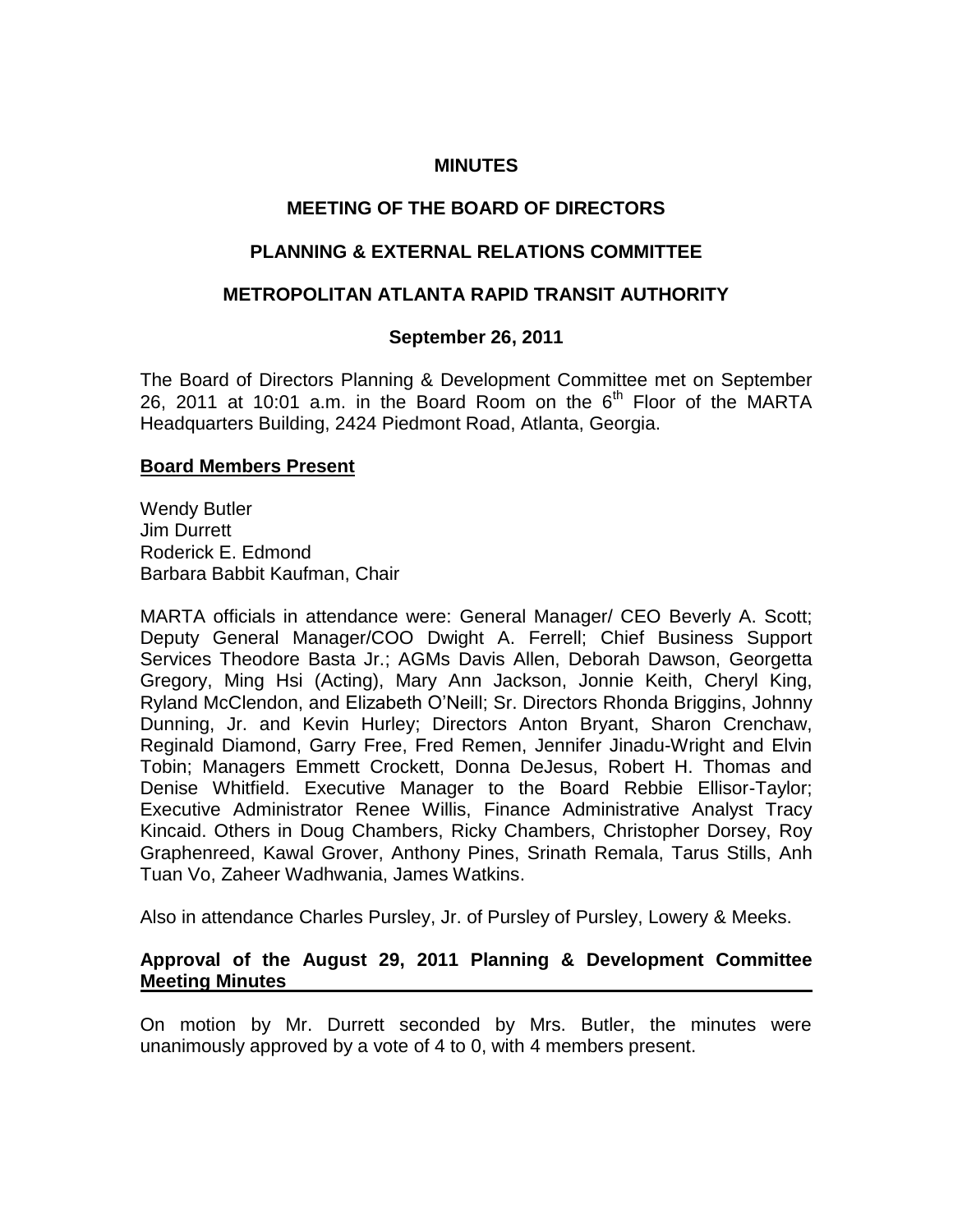# **Resolution Authorizing FY 2012 MARTA Service Standards**

Mr. Crockett presented this resolution for Board of Directors approval authorizing the adoption of the FY 2012 MARTA Service Standards.

The update of the Service Standards for FY 2012 is primarily a result of the FY 2011implementation of the "Reduced" Service Plan which included a major restructuring and definition of bus service. The MARTA Act requires that "not later than 120 days after the end of each fiscal year, the Board shall adopt and publish standards of rail and bus services for the Authority's current fiscal year..." The updated Service Standards for Fiscal Year 2012-2013 are recommended for approval and use during this fiscal year to evaluate and maintain service quality.

The Service Standards document establishes the standards, guidelines, and procedures governing the range of bus and rail services operated by the Authority as well as the implementation of new services and modification of existing services. The Standards ensure that MARTA provides quality transit services that meet the needs of the riding public and are consistent with the Authority's enabling legislation (the MARTA Act) and other external mandates, such as Title VI of the Civil Rights Act of 1964.

The Fiscal Year 2012 Service Standards include modifications that reflect current bus service parameters, including: defined seating capacity of MARTA buses to estimate the load factors (accounting for standees) to monitor overcrowding, a peak hour service designated type code for service assessment purposes and a re-defined timeline for deficient route determination.

Modifications reflected in the FY 2012 Service Standards are as follows:

- Bus Load Factors
	- $\circ$  FY 2012 Standards: Bus seated capacity along with bus length and total capacity identified
	- o FY 2012 Standards: No standing passengers allowed on routes traveling 10 or more miles on limited access highways
- Peak Hour Only Routes
	- o FY 2012 Standards: Route categories increase from three to four adding Peak Hour Only Routes